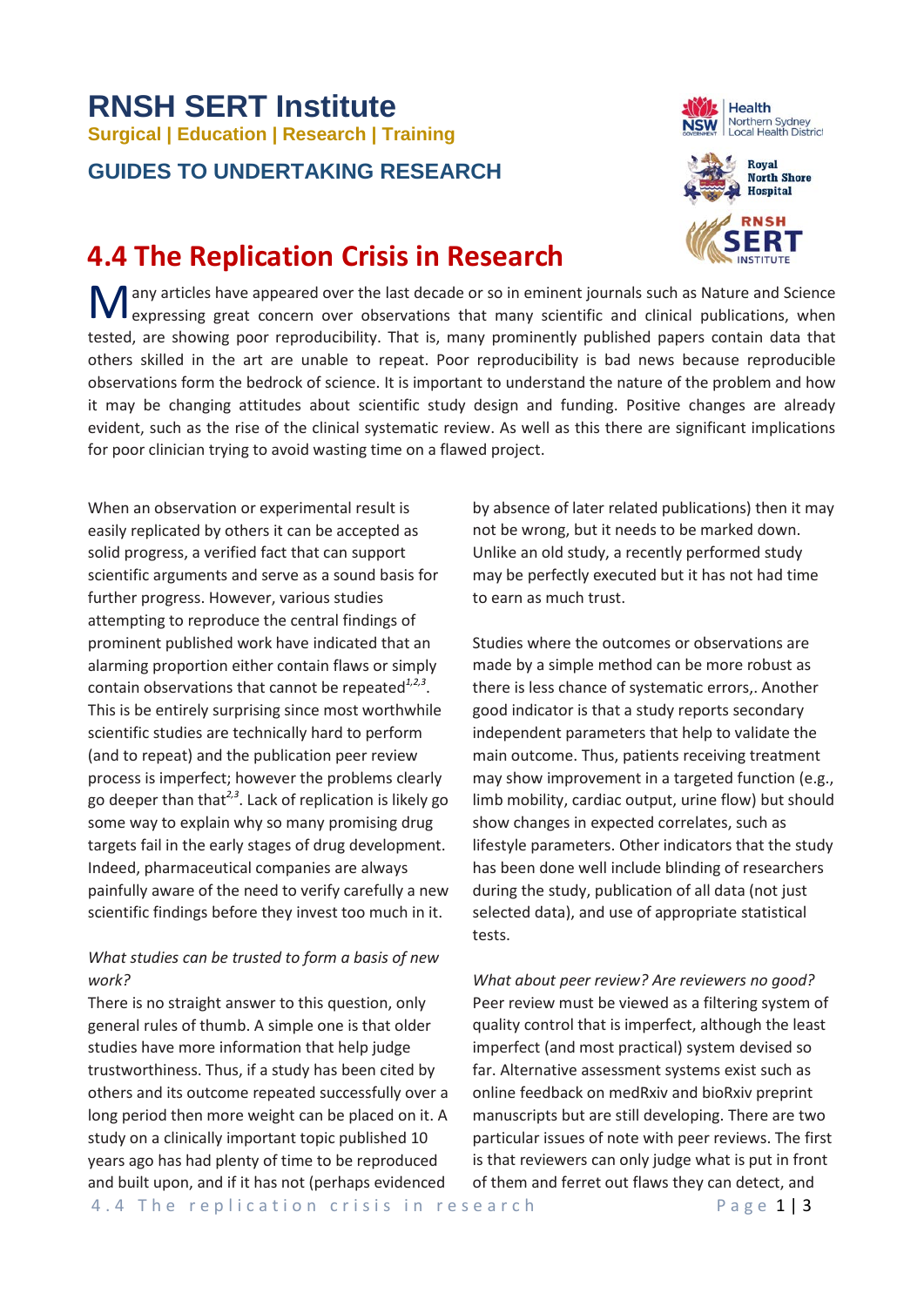most do a good job at this. A perfectly executed study may give outcomes that no one can repeat because of some obscure issue: an unstable drug, faulty computer code or a biased patient sampling not evident in the manuscript.

The second issue is that journals (and peer reviewers) can themselves be part of the problem. They expect novel exciting and important results. This creates huge perverse incentives for authors to provide that. If a fascinating outcome has not been seen by 99 researchers but is seen by 1, whose study will be published? If one clinical trial did not show any positive result but a second one did which will be published? This is the well recognised problem of publication bias, which is proving hard to fix although there has been progress.

#### *Why is this happening?*

A number of factors contribute to replication issues. Pressure to publish (for career enhancement and funding), pressure to report exciting new results (or risk job loss), poor usage of statistical techniques (very common), protocols that are difficult to follow and studies that have a high risk of systematic bias in collecting data - all add to the problems.

*What can be done to avoid this type of trouble?* There is no panacea, but the classic scientific virtues will go a long way: good experimental design, dispassionate concern that truth is uncovered, robust critiques of the work from many sources, a high quality of statistical analysis and interpretation, good mentorship, extensive documentation and a painstaking approach to performing well even the smaller aspects of study protocols. At issue is that the pressures to publish noted above create an ever increasing conflict of interest that undermines those classic scientific virtues

It is also important to be aware of the impact of cognitive biases that affect researcher judgement we fool no one better than we fool ourselves. Again, the scientific virtues are a large part of the answer. Indeed the scientific method developed in part as a way to overcome such biases. This can be seen in clinical studies, for example, in the need to take seemingly excessive trouble over blinding of both subjects and researchers.

#### *Is there no hope?*

There is certainly hope, as replication issues have gained mainstream recognition, leading gradually to improvements and debates over how to respond to new challenges. Should a funding agency spend precious resources to pay for replication studies? Publication bias is being addressed, and publication of purely replicative papers becoming respectable at least in clinical fields. Preregistration of clinical trials and systematic reviews are now a nearuniversal requirement for publication. A concern for statistical rigor is starting to emerge in journal peer review, and more powerful analysis methods gaining traction. One is the use of a Bayesian statistical framework, which this needs some trouble to use. This views a data analysis outcome less as hard proof than as a *modifier* of a prior belief, to a degree that depends on the strength of the evidence. This approach leads to a conclusion we can instinctively accept: that extraordinary claims need extraordinary evidence, but less so with less extraordinary claims. Thus, smudgy photos may be proof to a court of a speeding offence, but poor proof that Martians are among us.

Another hope is the emerging clinical practice of systematic review and meta-analysis of prior studies, noted above. Not only does this involve careful assessment of biases but it aggregates studies that have their own features (good and bad), and so a diversity of practices may average out their effects.

There are also many other emerging strategies that can help ensure better reproducibility. It is a good idea to read something on the subject and take it seriously. A bracing place to start may be the famous inflammatory essay from 2005 by John Ioannides "Why most published research findings are false" *<sup>2</sup>* . Alternatively, the interested researcher can enter the terms "scientific reproducibility" or "scientific replication crisis" into a search engine and stand well back.